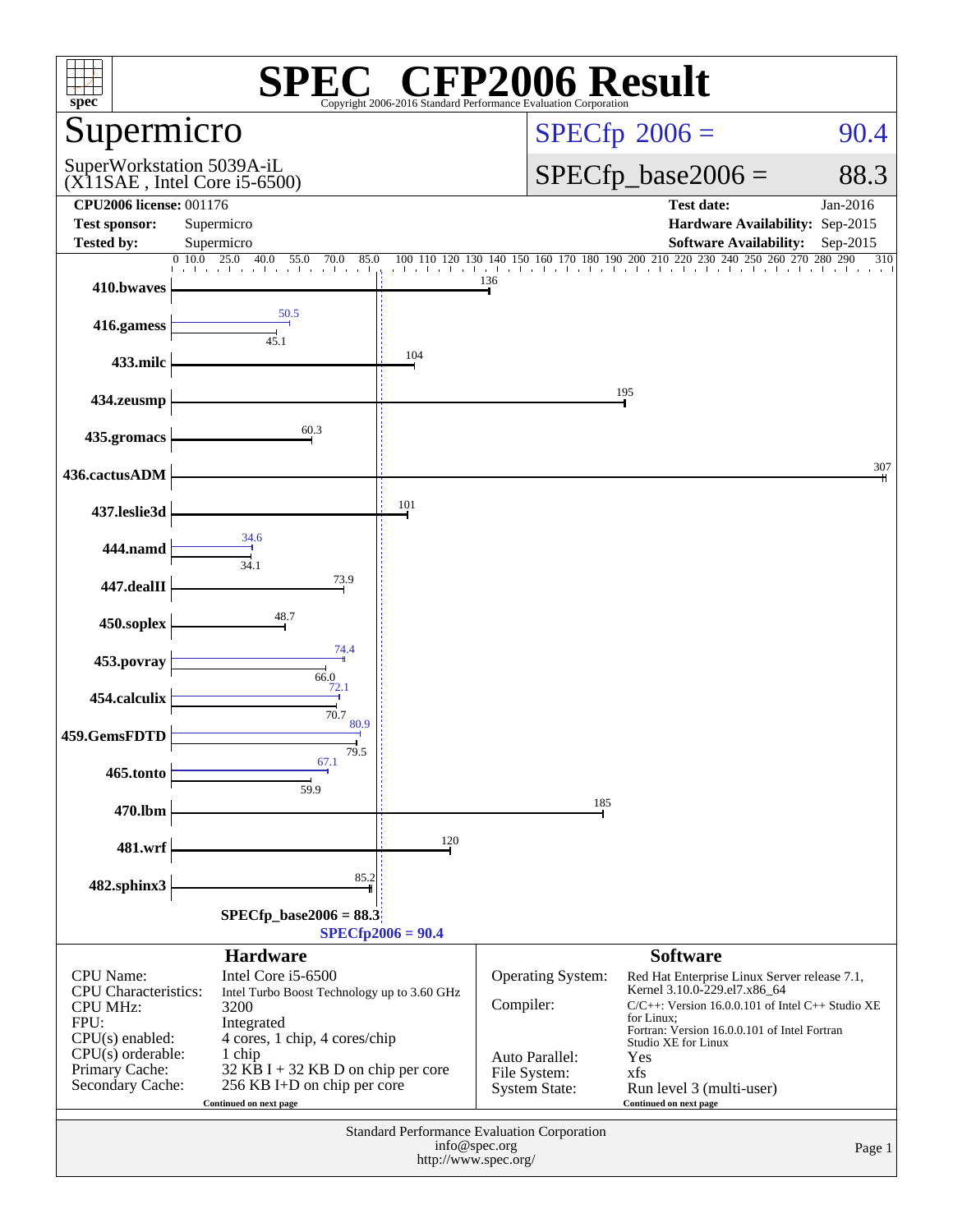

## Supermicro

(X11SAE , Intel Core i5-6500)

## SuperWorkstation 5039A-iL

#### $SPECfp2006 = 90.4$  $SPECfp2006 = 90.4$

### $SPECTp\_base2006 = 88.3$

| <b>CPU2006 license: 001176</b> |                                     |                       | <b>Test date:</b><br>Jan-2016               |
|--------------------------------|-------------------------------------|-----------------------|---------------------------------------------|
| <b>Test sponsor:</b>           | Supermicro                          |                       | Hardware Availability: Sep-2015             |
| <b>Tested by:</b>              | Supermicro                          |                       | <b>Software Availability:</b><br>$Sep-2015$ |
| L3 Cache:                      | $6 \text{ MB I+D}$ on chip per chip | <b>Base Pointers:</b> | 64-bit                                      |
| Other Cache:                   | None                                | Peak Pointers:        | $32/64$ -bit                                |
| Memory:                        | 64 GB (4 x 16 GB 2Rx8 PC4-2133P-E)  | Other Software:       | None                                        |
| Disk Subsystem:                | 1 x 1000 GB SATA III, 7200 RPM      |                       |                                             |
| <b>Other Hardware:</b>         | None                                |                       |                                             |

**[Results Table](http://www.spec.org/auto/cpu2006/Docs/result-fields.html#ResultsTable)**

| Results Table    |                                                                                                          |              |                |       |                |       |                |              |                |              |                |              |
|------------------|----------------------------------------------------------------------------------------------------------|--------------|----------------|-------|----------------|-------|----------------|--------------|----------------|--------------|----------------|--------------|
|                  | Peak<br><b>Base</b>                                                                                      |              |                |       |                |       |                |              |                |              |                |              |
| <b>Benchmark</b> | <b>Seconds</b>                                                                                           | <b>Ratio</b> | <b>Seconds</b> | Ratio | <b>Seconds</b> | Ratio | <b>Seconds</b> | <b>Ratio</b> | <b>Seconds</b> | <b>Ratio</b> | <b>Seconds</b> | <b>Ratio</b> |
| 410.bwaves       | 99.4                                                                                                     | 137          | 99.9           | 136   | 99.6           | 136   | 99.4           | 137          | 99.9           | 136          | 99.6           | <u>136</u>   |
| 416.gamess       | 435                                                                                                      | 45.1         | 435            | 45.1  | 434            | 45.1  | 388            | 50.5         | 388            | 50.5         | 388            | 50.5         |
| 433.milc         | 87.9                                                                                                     | 104          | 87.9           | 104   | 88.0           | 104   | 87.9           | 104          | 87.9           | 104          | 88.0           | 104          |
| 434.zeusmp       | 46.7                                                                                                     | 195          | 46.7           | 195   | 46.8           | 194   | 46.7           | 195          | 46.7           | 195          | 46.8           | 194          |
| 435.gromacs      | 118                                                                                                      | 60.3         | 118            | 60.3  | 118            | 60.3  | 118            | 60.3         | 118            | 60.3         | 118            | 60.3         |
| 436.cactusADM    | 39.1                                                                                                     | 306          | 38.9           | 307   | 38.9           | 307   | 39.1           | 306          | 38.9           | 307          | 38.9           | 307          |
| 437.leslie3d     | 92.9                                                                                                     | 101          | 92.9           | 101   | 92.8           | 101   | 92.9           | <b>101</b>   | 92.9           | 101          | 92.8           | 101          |
| 444.namd         | 235                                                                                                      | 34.1         | 235            | 34.1  | 235            | 34.1  | 233            | 34.4         | 231            | 34.7         | 232            | 34.6         |
| 447.dealII       | 154                                                                                                      | 74.1         | 155            | 73.9  | <b>155</b>     | 73.9  | 154            | 74.1         | 155            | 73.9         | 155            | <u>73.9</u>  |
| 450.soplex       | 171                                                                                                      | 48.9         | 171            | 48.7  | 172            | 48.6  | 171            | 48.9         | 171            | 48.7         | 172            | 48.6         |
| 453.povray       | 80.6                                                                                                     | 66.0         | 80.4           | 66.2  | 80.6           | 66.0  | 71.5           | 74.4         | 72.1           | 73.8         | 71.4           | 74.5         |
| 454.calculix     | 117                                                                                                      | 70.8         | 117            | 70.7  | 117            | 70.7  | <u>114</u>     | 72.1         | 114            | 72.1         | 115            | 72.0         |
| 459.GemsFDTD     | 133                                                                                                      | 79.6         | 134            | 79.3  | 133            | 79.5  | 131            | 80.9         | 131            | 81.0         | 131            | 80.9         |
| 465.tonto        | 164                                                                                                      | 59.9         | 164            | 59.8  | 164            | 59.9  | 146            | 67.2         | 147            | 67.0         | <u>147</u>     | 67.1         |
| 470.1bm          | 74.2                                                                                                     | 185          | 74.2           | 185   | 74.1           | 185   | 74.2           | 185          | 74.2           | 185          | 74.1           | 185          |
| 481.wrf          | 93.5                                                                                                     | 120          | 93.3           | 120   | 93.3           | 120   | 93.5           | 120          | 93.3           | 120          | 93.3           | 120          |
| 482.sphinx3      | 227                                                                                                      | 86.0         | 230            | 84.8  | 229            | 85.2  | 227            | 86.0         | 230            | 84.8         | 229            | 85.2         |
|                  | Results appear in the order in which they were run. Bold underlined text indicates a median measurement. |              |                |       |                |       |                |              |                |              |                |              |

#### **[Operating System Notes](http://www.spec.org/auto/cpu2006/Docs/result-fields.html#OperatingSystemNotes)**

Stack size set to unlimited using "ulimit -s unlimited"

#### **[Platform Notes](http://www.spec.org/auto/cpu2006/Docs/result-fields.html#PlatformNotes)**

 Sysinfo program /home/cpu2006/config/sysinfo.rev6914 \$Rev: 6914 \$ \$Date:: 2014-06-25 #\$ e3fbb8667b5a285932ceab81e28219e1 running on localhost.localdomain Wed Jan 20 14:57:05 2016

 This section contains SUT (System Under Test) info as seen by some common utilities. To remove or add to this section, see: <http://www.spec.org/cpu2006/Docs/config.html#sysinfo>

 From /proc/cpuinfo model name : Intel(R) Core(TM) i5-6500 CPU @ 3.20GHz

Continued on next page

Standard Performance Evaluation Corporation [info@spec.org](mailto:info@spec.org) <http://www.spec.org/>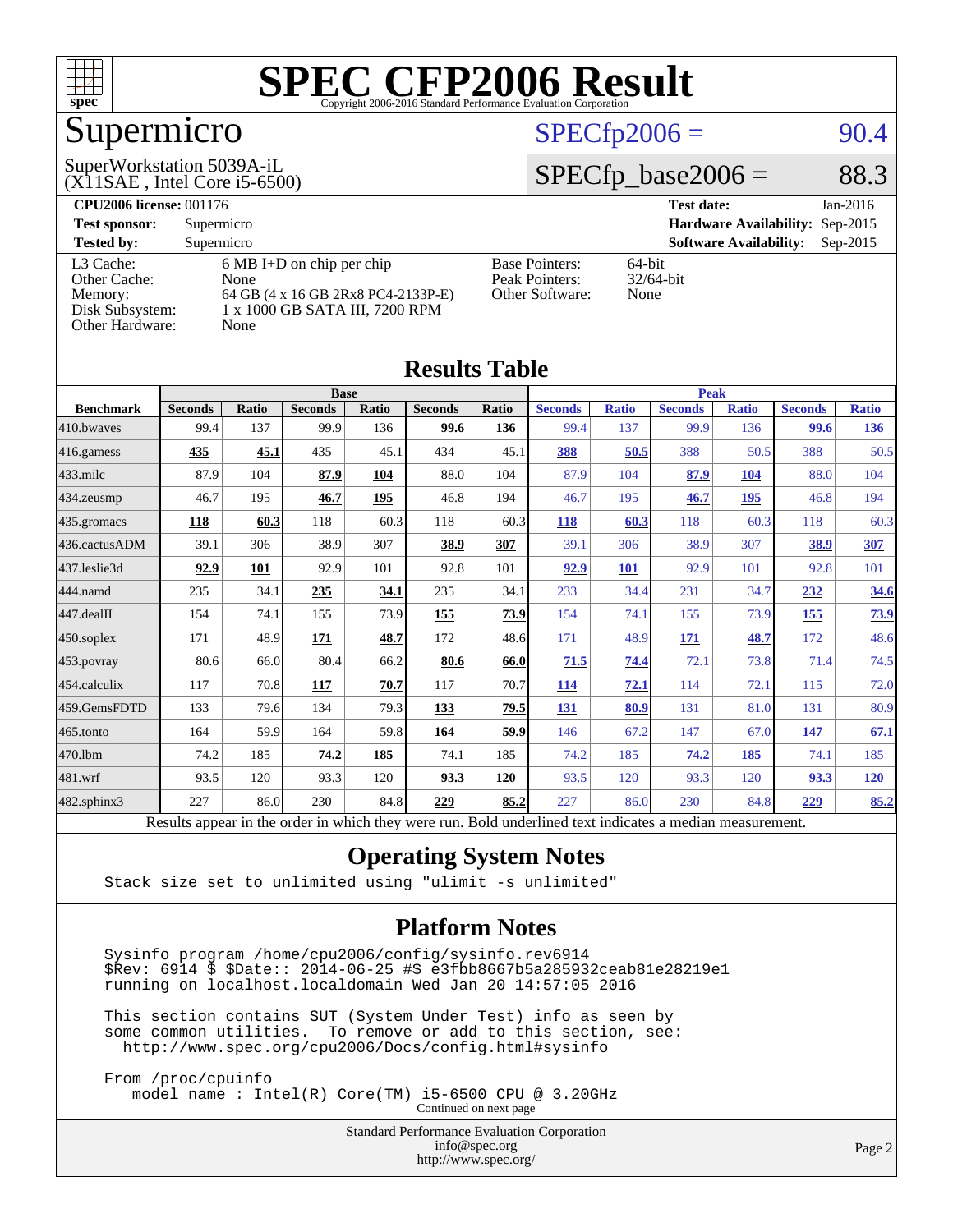

#### Supermicro

 $SPECTp2006 = 90.4$ 

(X11SAE , Intel Core i5-6500) SuperWorkstation 5039A-iL

 $SPECTp\_base2006 = 88.3$ 

**[CPU2006 license:](http://www.spec.org/auto/cpu2006/Docs/result-fields.html#CPU2006license)** 001176 **[Test date:](http://www.spec.org/auto/cpu2006/Docs/result-fields.html#Testdate)** Jan-2016 **[Test sponsor:](http://www.spec.org/auto/cpu2006/Docs/result-fields.html#Testsponsor)** Supermicro **[Hardware Availability:](http://www.spec.org/auto/cpu2006/Docs/result-fields.html#HardwareAvailability)** Sep-2015 **[Tested by:](http://www.spec.org/auto/cpu2006/Docs/result-fields.html#Testedby)** Supermicro **Supermicro [Software Availability:](http://www.spec.org/auto/cpu2006/Docs/result-fields.html#SoftwareAvailability)** Sep-2015

#### **[Platform Notes \(Continued\)](http://www.spec.org/auto/cpu2006/Docs/result-fields.html#PlatformNotes)**

Standard Performance Evaluation Corporation [info@spec.org](mailto:info@spec.org) 1 "physical id"s (chips) 4 "processors" cores, siblings (Caution: counting these is hw and system dependent. The following excerpts from /proc/cpuinfo might not be reliable. Use with caution.) cpu cores : 4 siblings : 4 physical 0: cores 0 1 2 3 cache size : 6144 KB From /proc/meminfo<br>MemTotal: 65581696 kB HugePages\_Total: 0<br>Hugepagesize: 2048 kB Hugepagesize: From /etc/\*release\* /etc/\*version\* os-release: NAME="Red Hat Enterprise Linux Server" VERSION="7.1 (Maipo)" ID="rhel" ID\_LIKE="fedora" VERSION\_ID="7.1" PRETTY\_NAME="Red Hat Enterprise Linux Server 7.1 (Maipo)" ANSI\_COLOR="0;31" CPE\_NAME="cpe:/o:redhat:enterprise\_linux:7.1:GA:server" redhat-release: Red Hat Enterprise Linux Server release 7.1 (Maipo) system-release: Red Hat Enterprise Linux Server release 7.1 (Maipo) system-release-cpe: cpe:/o:redhat:enterprise\_linux:7.1:ga:server uname -a: Linux localhost.localdomain 3.10.0-229.el7.x86\_64 #1 SMP Thu Jan 29 18:37:38 EST 2015 x86\_64 x86\_64 x86\_64 GNU/Linux run-level 3 Jan 19 20:48 SPEC is set to: /home/cpu2006 Filesystem Type Size Used Avail Use% Mounted on<br>/dev/mapper/rhel-home xfs 850G 5.2G 845G 1% /home  $/$ dev/mapper/rhel-home  $x$ fs Additional information from dmidecode: Warning: Use caution when you interpret this section. The 'dmidecode' program reads system data which is "intended to allow hardware to be accurately determined", but the intent may not be met, as there are frequent changes to hardware, firmware, and the "DMTF SMBIOS" standard. BIOS American Megatrends Inc. 1.0a 12/01/2015 Memory: 4x Samsung M391A2K43BB1-CPB 16 GB 2 rank 2133 MHz (End of data from sysinfo program)

<http://www.spec.org/>

Page 3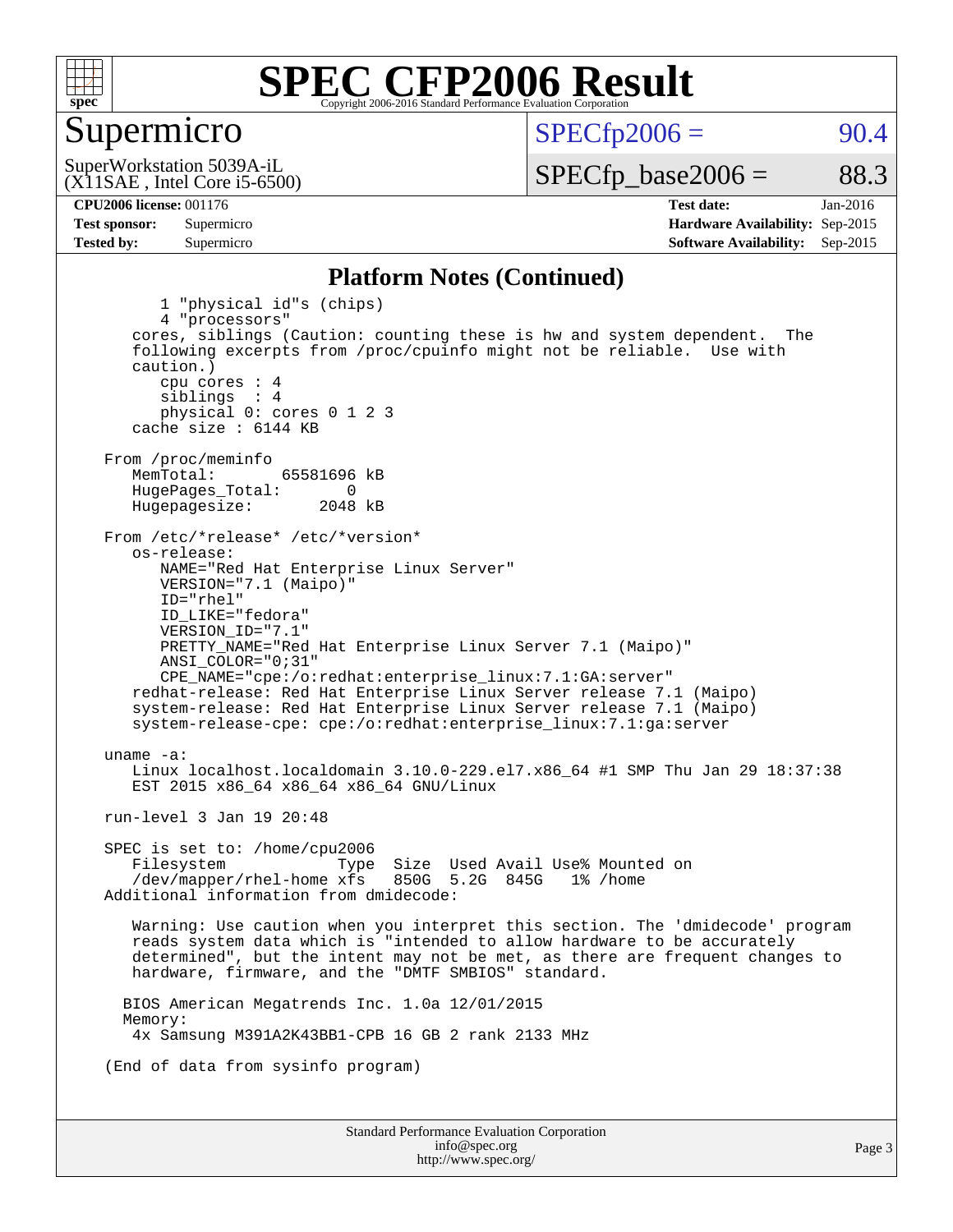

## Supermicro

 $SPECfp2006 = 90.4$  $SPECfp2006 = 90.4$ 

#### (X11SAE , Intel Core i5-6500) SuperWorkstation 5039A-iL

 $SPECTp\_base2006 = 88.3$ 

**[Tested by:](http://www.spec.org/auto/cpu2006/Docs/result-fields.html#Testedby)** Supermicro **Supermicro [Software Availability:](http://www.spec.org/auto/cpu2006/Docs/result-fields.html#SoftwareAvailability)** Sep-2015

**[CPU2006 license:](http://www.spec.org/auto/cpu2006/Docs/result-fields.html#CPU2006license)** 001176 **[Test date:](http://www.spec.org/auto/cpu2006/Docs/result-fields.html#Testdate)** Jan-2016 **[Test sponsor:](http://www.spec.org/auto/cpu2006/Docs/result-fields.html#Testsponsor)** Supermicro **[Hardware Availability:](http://www.spec.org/auto/cpu2006/Docs/result-fields.html#HardwareAvailability)** Sep-2015

#### **[General Notes](http://www.spec.org/auto/cpu2006/Docs/result-fields.html#GeneralNotes)**

Environment variables set by runspec before the start of the run: KMP\_AFFINITY = "granularity=fine,compact,1,0" LD\_LIBRARY\_PATH = "/home/cpu2006/libs/32:/home/cpu2006/libs/64:/home/cpu2006/sh" OMP\_NUM\_THREADS = "4"

 Binaries compiled on a system with 1x Intel Core i5-4670K CPU + 32GB memory using RedHat EL 7.1 Transparent Huge Pages enabled with: echo always > /sys/kernel/mm/transparent\_hugepage/enabled

#### **[Base Compiler Invocation](http://www.spec.org/auto/cpu2006/Docs/result-fields.html#BaseCompilerInvocation)**

[C benchmarks](http://www.spec.org/auto/cpu2006/Docs/result-fields.html#Cbenchmarks):  $-m64$ 

[C++ benchmarks:](http://www.spec.org/auto/cpu2006/Docs/result-fields.html#CXXbenchmarks) [icpc -m64](http://www.spec.org/cpu2006/results/res2016q1/cpu2006-20160125-38790.flags.html#user_CXXbase_intel_icpc_64bit_bedb90c1146cab66620883ef4f41a67e)

[Fortran benchmarks](http://www.spec.org/auto/cpu2006/Docs/result-fields.html#Fortranbenchmarks): [ifort -m64](http://www.spec.org/cpu2006/results/res2016q1/cpu2006-20160125-38790.flags.html#user_FCbase_intel_ifort_64bit_ee9d0fb25645d0210d97eb0527dcc06e)

[Benchmarks using both Fortran and C](http://www.spec.org/auto/cpu2006/Docs/result-fields.html#BenchmarksusingbothFortranandC): [icc -m64](http://www.spec.org/cpu2006/results/res2016q1/cpu2006-20160125-38790.flags.html#user_CC_FCbase_intel_icc_64bit_0b7121f5ab7cfabee23d88897260401c) [ifort -m64](http://www.spec.org/cpu2006/results/res2016q1/cpu2006-20160125-38790.flags.html#user_CC_FCbase_intel_ifort_64bit_ee9d0fb25645d0210d97eb0527dcc06e)

### **[Base Portability Flags](http://www.spec.org/auto/cpu2006/Docs/result-fields.html#BasePortabilityFlags)**

| 410.bwaves: -DSPEC CPU LP64                 |                                                                |
|---------------------------------------------|----------------------------------------------------------------|
| 416.gamess: -DSPEC_CPU_LP64                 |                                                                |
| 433.milc: -DSPEC CPU LP64                   |                                                                |
| 434.zeusmp: -DSPEC_CPU_LP64                 |                                                                |
| 435.gromacs: -DSPEC_CPU_LP64 -nofor_main    |                                                                |
| 436.cactusADM: -DSPEC CPU LP64 -nofor main  |                                                                |
| 437.leslie3d: -DSPEC CPU LP64               |                                                                |
| 444.namd: -DSPEC CPU LP64                   |                                                                |
| 447.dealII: -DSPEC CPU LP64                 |                                                                |
| 450.soplex: -DSPEC_CPU_LP64                 |                                                                |
| 453.povray: -DSPEC_CPU_LP64                 |                                                                |
| 454.calculix: - DSPEC CPU LP64 - nofor main |                                                                |
| 459. GemsFDTD: - DSPEC CPU LP64             |                                                                |
| 465.tonto: - DSPEC CPU LP64                 |                                                                |
| 470.1bm: - DSPEC CPU LP64                   |                                                                |
|                                             | 481.wrf: -DSPEC CPU_LP64 -DSPEC_CPU_CASE_FLAG -DSPEC_CPU_LINUX |
| 482.sphinx3: -DSPEC_CPU_LP64                |                                                                |
|                                             |                                                                |

| <b>Standard Performance Evaluation Corporation</b> |
|----------------------------------------------------|
| info@spec.org                                      |
| http://www.spec.org/                               |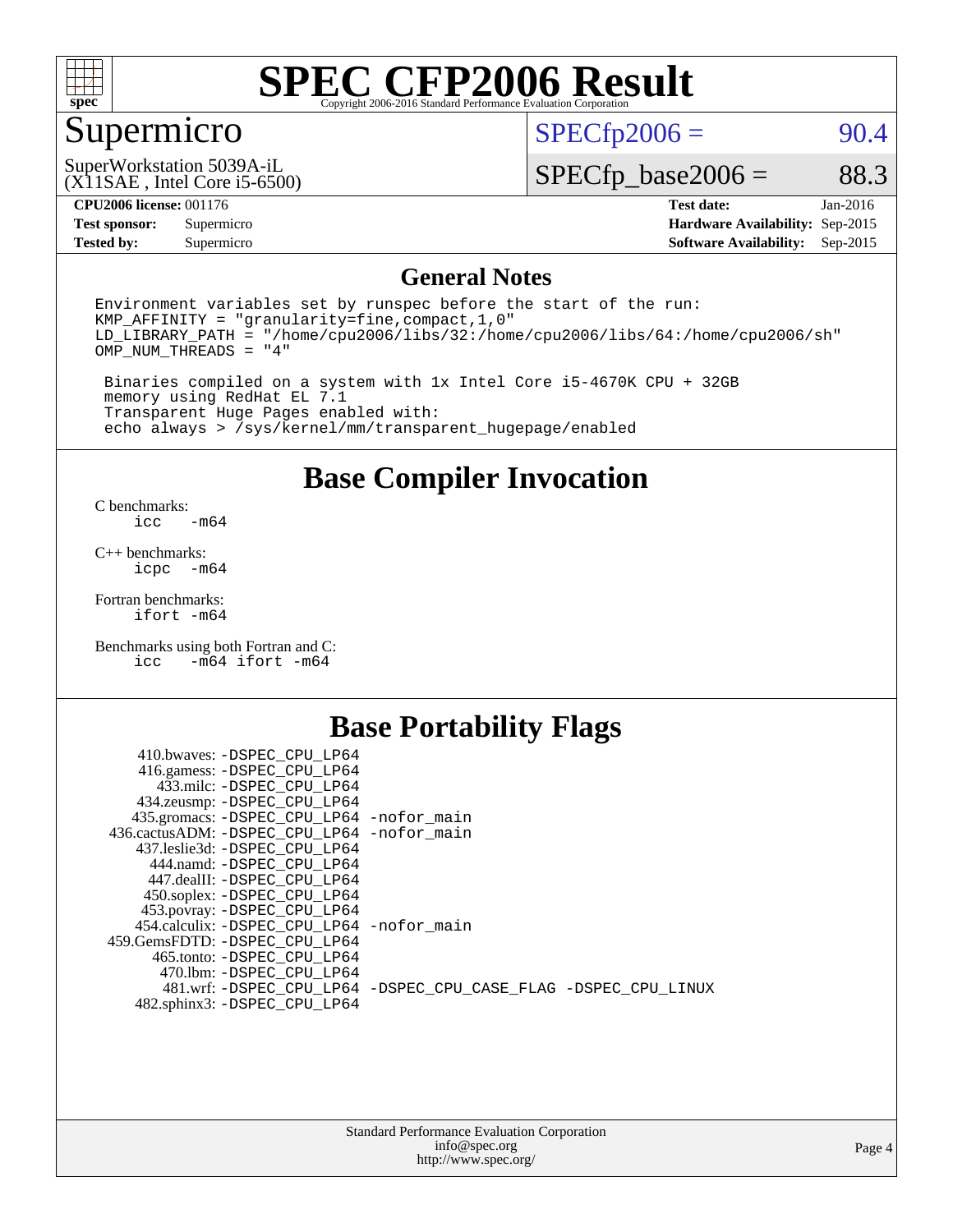

#### Supermicro

 $SPECTp2006 = 90.4$ 

(X11SAE , Intel Core i5-6500) SuperWorkstation 5039A-iL

 $SPECTp\_base2006 = 88.3$ 

**[CPU2006 license:](http://www.spec.org/auto/cpu2006/Docs/result-fields.html#CPU2006license)** 001176 **[Test date:](http://www.spec.org/auto/cpu2006/Docs/result-fields.html#Testdate)** Jan-2016 **[Test sponsor:](http://www.spec.org/auto/cpu2006/Docs/result-fields.html#Testsponsor)** Supermicro **[Hardware Availability:](http://www.spec.org/auto/cpu2006/Docs/result-fields.html#HardwareAvailability)** Sep-2015 **[Tested by:](http://www.spec.org/auto/cpu2006/Docs/result-fields.html#Testedby)** Supermicro **Supermicro [Software Availability:](http://www.spec.org/auto/cpu2006/Docs/result-fields.html#SoftwareAvailability)** Sep-2015

### **[Base Optimization Flags](http://www.spec.org/auto/cpu2006/Docs/result-fields.html#BaseOptimizationFlags)**

[C benchmarks](http://www.spec.org/auto/cpu2006/Docs/result-fields.html#Cbenchmarks): [-xCORE-AVX2](http://www.spec.org/cpu2006/results/res2016q1/cpu2006-20160125-38790.flags.html#user_CCbase_f-xAVX2_5f5fc0cbe2c9f62c816d3e45806c70d7) [-ipo](http://www.spec.org/cpu2006/results/res2016q1/cpu2006-20160125-38790.flags.html#user_CCbase_f-ipo) [-O3](http://www.spec.org/cpu2006/results/res2016q1/cpu2006-20160125-38790.flags.html#user_CCbase_f-O3) [-no-prec-div](http://www.spec.org/cpu2006/results/res2016q1/cpu2006-20160125-38790.flags.html#user_CCbase_f-no-prec-div) [-parallel](http://www.spec.org/cpu2006/results/res2016q1/cpu2006-20160125-38790.flags.html#user_CCbase_f-parallel) [-opt-prefetch](http://www.spec.org/cpu2006/results/res2016q1/cpu2006-20160125-38790.flags.html#user_CCbase_f-opt-prefetch) [-ansi-alias](http://www.spec.org/cpu2006/results/res2016q1/cpu2006-20160125-38790.flags.html#user_CCbase_f-ansi-alias)

[C++ benchmarks:](http://www.spec.org/auto/cpu2006/Docs/result-fields.html#CXXbenchmarks) [-xCORE-AVX2](http://www.spec.org/cpu2006/results/res2016q1/cpu2006-20160125-38790.flags.html#user_CXXbase_f-xAVX2_5f5fc0cbe2c9f62c816d3e45806c70d7) [-ipo](http://www.spec.org/cpu2006/results/res2016q1/cpu2006-20160125-38790.flags.html#user_CXXbase_f-ipo) [-O3](http://www.spec.org/cpu2006/results/res2016q1/cpu2006-20160125-38790.flags.html#user_CXXbase_f-O3) [-no-prec-div](http://www.spec.org/cpu2006/results/res2016q1/cpu2006-20160125-38790.flags.html#user_CXXbase_f-no-prec-div) [-opt-prefetch](http://www.spec.org/cpu2006/results/res2016q1/cpu2006-20160125-38790.flags.html#user_CXXbase_f-opt-prefetch) [-ansi-alias](http://www.spec.org/cpu2006/results/res2016q1/cpu2006-20160125-38790.flags.html#user_CXXbase_f-ansi-alias)

[Fortran benchmarks](http://www.spec.org/auto/cpu2006/Docs/result-fields.html#Fortranbenchmarks): [-xCORE-AVX2](http://www.spec.org/cpu2006/results/res2016q1/cpu2006-20160125-38790.flags.html#user_FCbase_f-xAVX2_5f5fc0cbe2c9f62c816d3e45806c70d7) [-ipo](http://www.spec.org/cpu2006/results/res2016q1/cpu2006-20160125-38790.flags.html#user_FCbase_f-ipo) [-O3](http://www.spec.org/cpu2006/results/res2016q1/cpu2006-20160125-38790.flags.html#user_FCbase_f-O3) [-no-prec-div](http://www.spec.org/cpu2006/results/res2016q1/cpu2006-20160125-38790.flags.html#user_FCbase_f-no-prec-div) [-parallel](http://www.spec.org/cpu2006/results/res2016q1/cpu2006-20160125-38790.flags.html#user_FCbase_f-parallel) [-opt-prefetch](http://www.spec.org/cpu2006/results/res2016q1/cpu2006-20160125-38790.flags.html#user_FCbase_f-opt-prefetch)

[Benchmarks using both Fortran and C](http://www.spec.org/auto/cpu2006/Docs/result-fields.html#BenchmarksusingbothFortranandC): [-xCORE-AVX2](http://www.spec.org/cpu2006/results/res2016q1/cpu2006-20160125-38790.flags.html#user_CC_FCbase_f-xAVX2_5f5fc0cbe2c9f62c816d3e45806c70d7) [-ipo](http://www.spec.org/cpu2006/results/res2016q1/cpu2006-20160125-38790.flags.html#user_CC_FCbase_f-ipo) [-O3](http://www.spec.org/cpu2006/results/res2016q1/cpu2006-20160125-38790.flags.html#user_CC_FCbase_f-O3) [-no-prec-div](http://www.spec.org/cpu2006/results/res2016q1/cpu2006-20160125-38790.flags.html#user_CC_FCbase_f-no-prec-div) [-parallel](http://www.spec.org/cpu2006/results/res2016q1/cpu2006-20160125-38790.flags.html#user_CC_FCbase_f-parallel) [-opt-prefetch](http://www.spec.org/cpu2006/results/res2016q1/cpu2006-20160125-38790.flags.html#user_CC_FCbase_f-opt-prefetch)

[-ansi-alias](http://www.spec.org/cpu2006/results/res2016q1/cpu2006-20160125-38790.flags.html#user_CC_FCbase_f-ansi-alias)

## **[Peak Compiler Invocation](http://www.spec.org/auto/cpu2006/Docs/result-fields.html#PeakCompilerInvocation)**

[C benchmarks](http://www.spec.org/auto/cpu2006/Docs/result-fields.html#Cbenchmarks):  $\text{icc}$   $-\text{m64}$ 

[C++ benchmarks:](http://www.spec.org/auto/cpu2006/Docs/result-fields.html#CXXbenchmarks) [icpc -m64](http://www.spec.org/cpu2006/results/res2016q1/cpu2006-20160125-38790.flags.html#user_CXXpeak_intel_icpc_64bit_bedb90c1146cab66620883ef4f41a67e)

[Fortran benchmarks](http://www.spec.org/auto/cpu2006/Docs/result-fields.html#Fortranbenchmarks): [ifort -m64](http://www.spec.org/cpu2006/results/res2016q1/cpu2006-20160125-38790.flags.html#user_FCpeak_intel_ifort_64bit_ee9d0fb25645d0210d97eb0527dcc06e)

[Benchmarks using both Fortran and C](http://www.spec.org/auto/cpu2006/Docs/result-fields.html#BenchmarksusingbothFortranandC): [icc -m64](http://www.spec.org/cpu2006/results/res2016q1/cpu2006-20160125-38790.flags.html#user_CC_FCpeak_intel_icc_64bit_0b7121f5ab7cfabee23d88897260401c) [ifort -m64](http://www.spec.org/cpu2006/results/res2016q1/cpu2006-20160125-38790.flags.html#user_CC_FCpeak_intel_ifort_64bit_ee9d0fb25645d0210d97eb0527dcc06e)

## **[Peak Portability Flags](http://www.spec.org/auto/cpu2006/Docs/result-fields.html#PeakPortabilityFlags)**

Same as Base Portability Flags

## **[Peak Optimization Flags](http://www.spec.org/auto/cpu2006/Docs/result-fields.html#PeakOptimizationFlags)**

[C benchmarks](http://www.spec.org/auto/cpu2006/Docs/result-fields.html#Cbenchmarks):

433.milc: basepeak = yes

 $470.$ lbm: basepeak = yes

482.sphinx3: basepeak = yes

[C++ benchmarks:](http://www.spec.org/auto/cpu2006/Docs/result-fields.html#CXXbenchmarks)

Continued on next page

Standard Performance Evaluation Corporation [info@spec.org](mailto:info@spec.org) <http://www.spec.org/>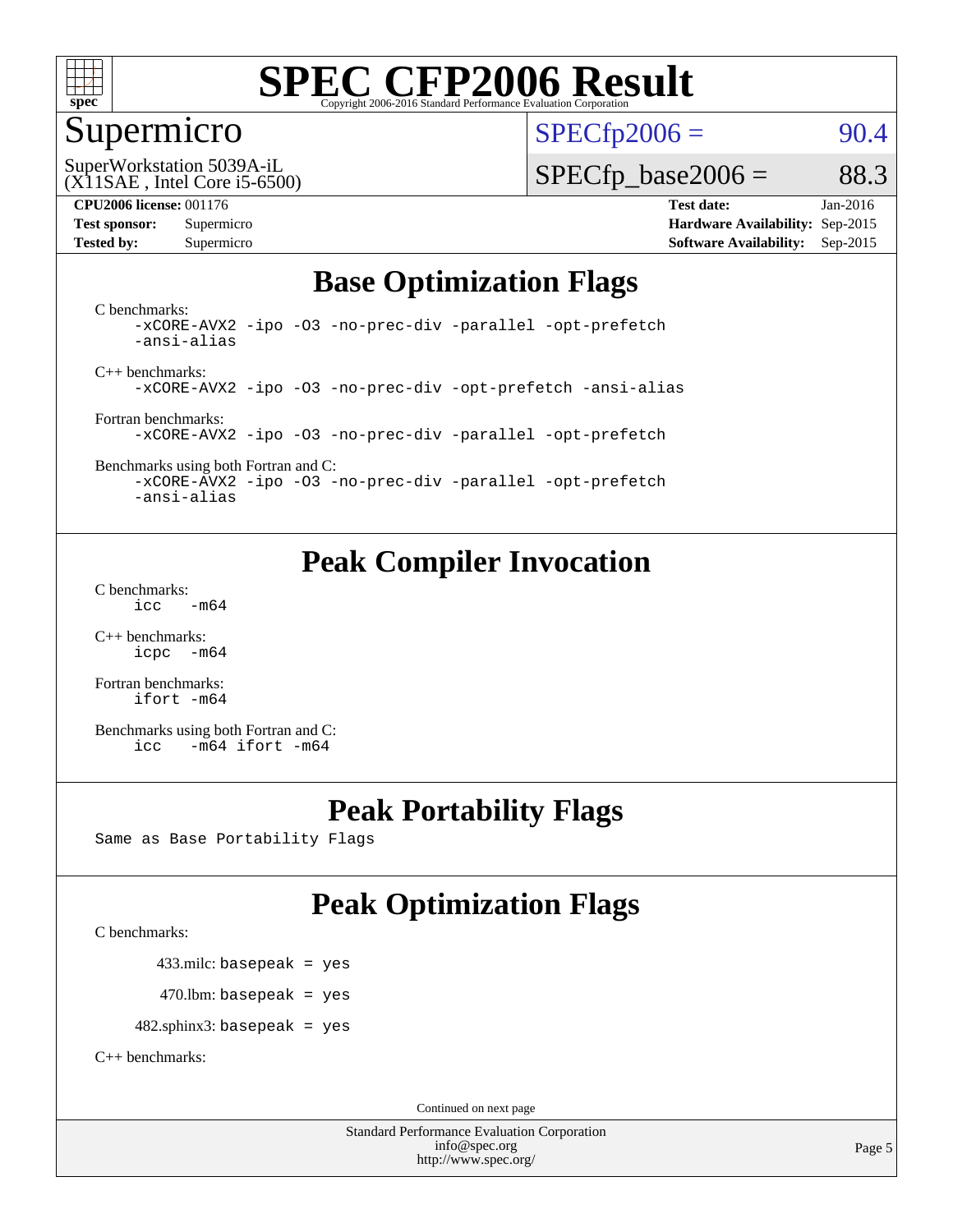

### Supermicro

 $SPECTp2006 = 90.4$ 

(X11SAE , Intel Core i5-6500) SuperWorkstation 5039A-iL

 $SPECTp\_base2006 = 88.3$ 

**[CPU2006 license:](http://www.spec.org/auto/cpu2006/Docs/result-fields.html#CPU2006license)** 001176 **[Test date:](http://www.spec.org/auto/cpu2006/Docs/result-fields.html#Testdate)** Jan-2016 **[Test sponsor:](http://www.spec.org/auto/cpu2006/Docs/result-fields.html#Testsponsor)** Supermicro **[Hardware Availability:](http://www.spec.org/auto/cpu2006/Docs/result-fields.html#HardwareAvailability)** Sep-2015 **[Tested by:](http://www.spec.org/auto/cpu2006/Docs/result-fields.html#Testedby)** Supermicro **Supermicro [Software Availability:](http://www.spec.org/auto/cpu2006/Docs/result-fields.html#SoftwareAvailability)** Sep-2015

## **[Peak Optimization Flags \(Continued\)](http://www.spec.org/auto/cpu2006/Docs/result-fields.html#PeakOptimizationFlags)**

```
 444.namd: -xCORE-AVX2(pass 2) -prof-gen:threadsafe(pass 1)
               -ipo(pass 2) -03(pass 2) -no-prec-div(pass 2)
               -par-num-threads=1(pass 1) -prof-use(pass 2) -fno-alias
               -auto-ilp32
      447.dealII: basepeak = yes
      450.soplex: basepeak = yes
      453.povray: -xCORE-AVX2(pass 2) -prof-gen:threadsafe(pass 1)
               -no-prec-div(pass 2)-par-num-threads=1(pass 1) -prof-use(pass 2) -unroll4
               -ansi-alias
Fortran benchmarks: 
     410.bwaves: basepeak = yes 416.gamess: -xCORE-AVX2(pass 2) -prof-gen:threadsafe(pass 1)
               -ipo(pass 2) -03(pass 2) -no-prec-div(pass 2)-par-num-threads=1(pass 1) -prof-use(pass 2) -unroll2
               -inline-level=0 -scalar-rep-
      434.zeusmp: basepeak = yes
     437.leslie3d: basepeak = yes
  459.GemsFDTD: -xCORE-AVX2(pass 2) -prof-gen:threadsafe(pass 1)
               -i\text{po}(pass 2) -\tilde{O}3(pass 2)-no-prec-div(pass 2)
               -par-num-threads=1(pass 1) -prof-use(pass 2) -unroll2
               -inline-level=0 -opt-prefetch -parallel
        465.tonto: -xCORE-AVX2(pass 2) -prof-gen:threadsafe(pass 1)
               -no-prec-div(pass 2)-par-num-threads=1(pass 1) -prof-use(pass 2) -inline-calloc
               -opt-malloc-options=3 -auto -unroll4
Benchmarks using both Fortran and C: 
     435.gromacs: basepeak = yes
 436.cactusADM:basepeak = yes 454.calculix: -xCORE-AVX2 -ipo -O3 -no-prec-div -auto-ilp32 -ansi-alias
        481 \text{.m}: basepeak = yes
```